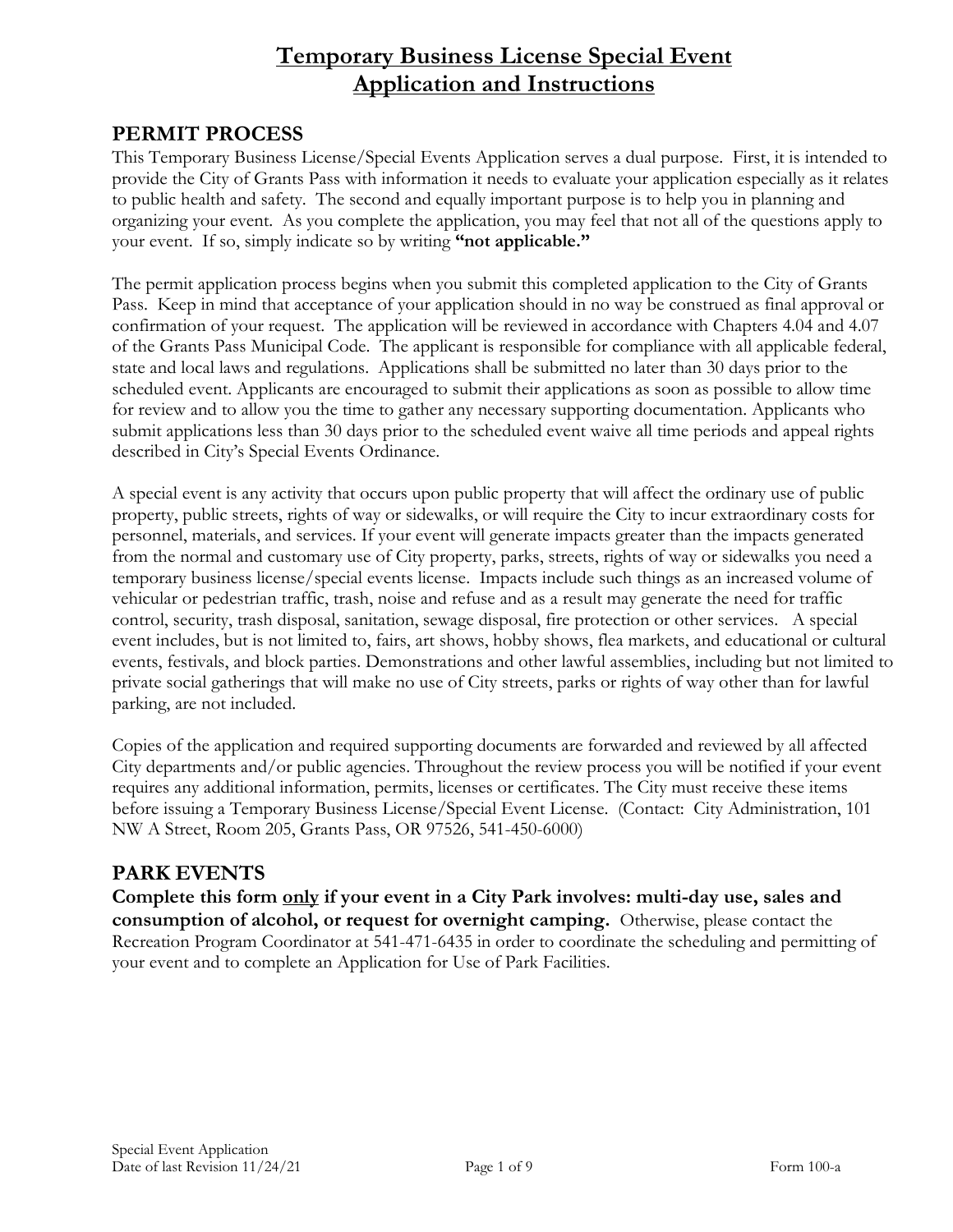# **Large Special Events Temporary Business License Checklist**

- □ Completed Application, supplemental documentation (if applicable)
	- o Host organization authorization (p.4)
	- o Site Plan/Route Map (p.5)
	- o Description/Timeline (p.3)
	- o List of Concessionaires (p.7)
	- o Certificate of Insurance (p.8)

#### (Certificates of Insurance are required from any concessionaires/vendors who will be providing food or beverage items or engaged in activities involving such things as bounce houses, climbing walls or similar activities)

Other documents or permits which may be required:

- □ Food handler permit
- □ Alcohol license (OLCC temporary sales license)
- □ Loudspeaker permit (events held in parks)
- □ Sign permits
- □ Fireworks permit
- □ Written permission to use specific public property which may need to include proof of rental

payment if necessary.

For single day events that will take place entirely within a City park, please complete the Application for Use of Park Facilities and **not this Temporary Business License/Special Event Application.** Completed Application for Use of Park Facilities should be submitted to the Recreation Program Coordinator, 101 NW A Street, Grants Pass, OR 97526. For more information, call 541-471-6435.

#### **FOR CITY PERSONNEL USE ONLY: DO NOT WRITE BELOW THIS LINE**

| Department               | <u>Approved</u> | <b>Approved with Conditions</b><br>(including extraordinary personnel,<br>material and services charges) | Not Approved |
|--------------------------|-----------------|----------------------------------------------------------------------------------------------------------|--------------|
| Administration           |                 |                                                                                                          |              |
| Finance                  |                 |                                                                                                          |              |
| Fire                     |                 |                                                                                                          |              |
| Parks                    |                 |                                                                                                          |              |
| Public Works             |                 |                                                                                                          |              |
| Police                   |                 |                                                                                                          |              |
| Conditions for Approval: |                 |                                                                                                          |              |
|                          |                 |                                                                                                          |              |
|                          |                 |                                                                                                          |              |
| Reasons for Denial:      |                 |                                                                                                          |              |
|                          |                 |                                                                                                          |              |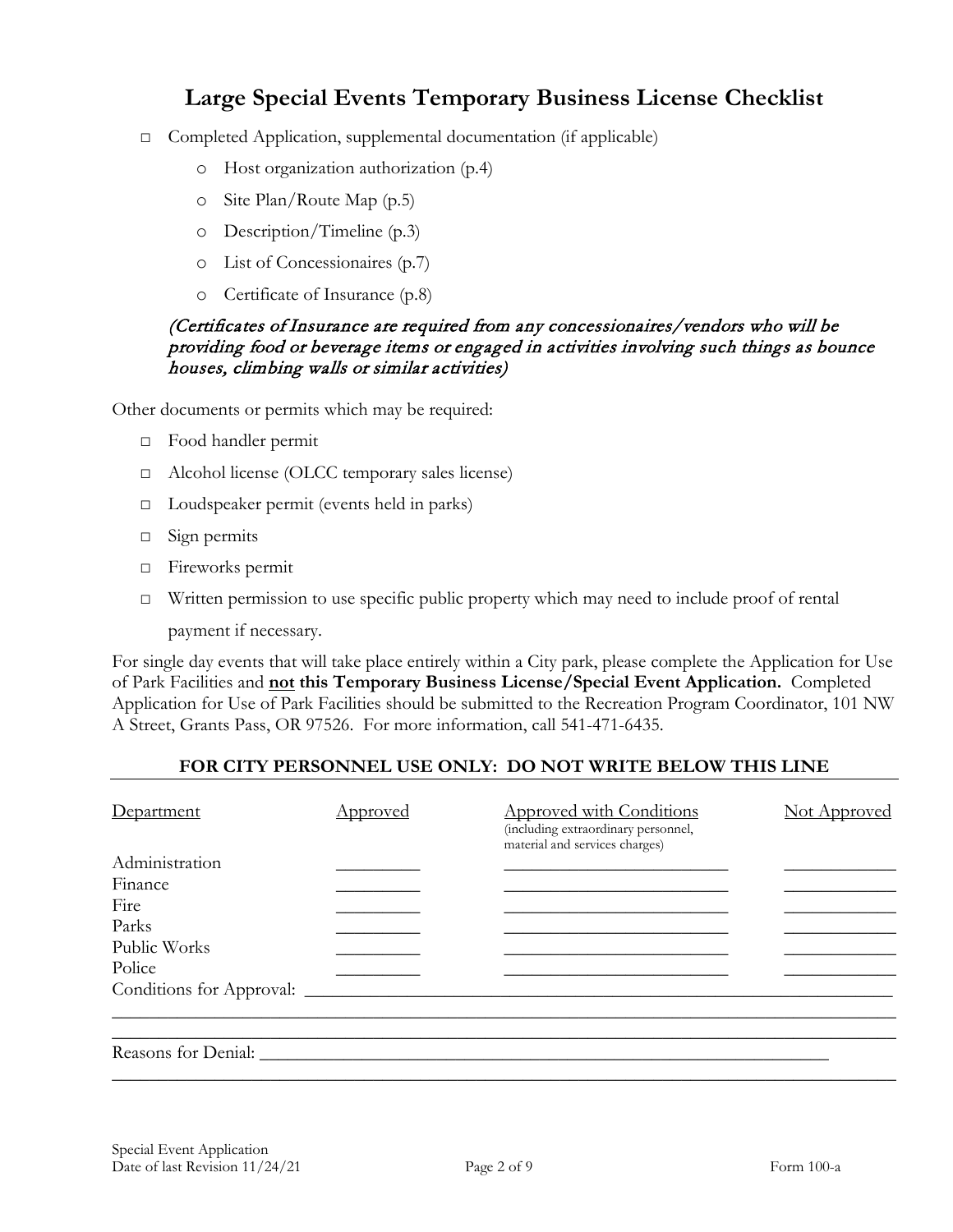# **SUMMARY OF EVENT DESCRIPTION**

| Detailed description of your event, including a timeline:  |                                 |                                                                                                                            |                            |
|------------------------------------------------------------|---------------------------------|----------------------------------------------------------------------------------------------------------------------------|----------------------------|
|                                                            |                                 |                                                                                                                            |                            |
|                                                            |                                 |                                                                                                                            |                            |
|                                                            |                                 |                                                                                                                            |                            |
| Will there be an admission charge? $\Box$ Yes $\Box$ No    |                                 |                                                                                                                            |                            |
|                                                            |                                 |                                                                                                                            |                            |
| Location (be specific: parking lot, street name(s), etc.): |                                 |                                                                                                                            |                            |
|                                                            |                                 | ,我们也不能在这里的人,我们也不能在这里的人,我们也不能在这里的人,我们也不能在这里的人,我们也不能在这里的人,我们也不能在这里的人,我们也不能在这里的人,我们也                                          |                            |
| Event Category (Check all that apply)                      |                                 |                                                                                                                            |                            |
| $\Box$ Art Show                                            | $\Box$ Cultural                 | $\Box$ Festival/Celebration                                                                                                |                            |
| $\Box$ Athletic/Recreation $\Box$ Dance                    |                                 | $\Box$ Flea Market                                                                                                         |                            |
| $\Box$ Block Party                                         | $\Box$ Educational              | $\Box$ Live Animals                                                                                                        |                            |
| $\Box$ Carnival                                            | $\Box$ Exhibits/Misc.           | Museum Special Attraction                                                                                                  |                            |
| $\Box$ Circus                                              | $\Box$ Fair                     | $\Box$ Parade/Procession/March                                                                                             |                            |
| $\Box$ Concert/Performance                                 | $\Box$ Farmer/Outdoor<br>Market | $\Box$ Sidewalk event                                                                                                      | $\Box$ Other (be specific) |
| <b>Participants</b> Estimated Total Per Day                |                                 |                                                                                                                            |                            |
| DATE/TIME                                                  |                                 |                                                                                                                            |                            |
| Event Ends: Date                                           | Time                            | Day of Week                                                                                                                |                            |
|                                                            |                                 | Close road(s) from: $Date/time:$ to $Date/time:$                                                                           |                            |
|                                                            |                                 |                                                                                                                            |                            |
|                                                            |                                 | Request one-time permission to place "No Parking" signs on City-owned light poles before a street closure:                 |                            |
|                                                            |                                 | $\Box$ Yes $\Box$ No (Signs must be zip-tied to poles and removed right after the event. No signs on trees or power poles) |                            |
|                                                            |                                 |                                                                                                                            |                            |
| <b>CONTACTS</b>                                            |                                 |                                                                                                                            |                            |
|                                                            |                                 |                                                                                                                            |                            |
|                                                            |                                 |                                                                                                                            |                            |
|                                                            |                                 |                                                                                                                            |                            |
|                                                            |                                 |                                                                                                                            |                            |
|                                                            |                                 |                                                                                                                            |                            |
|                                                            |                                 |                                                                                                                            |                            |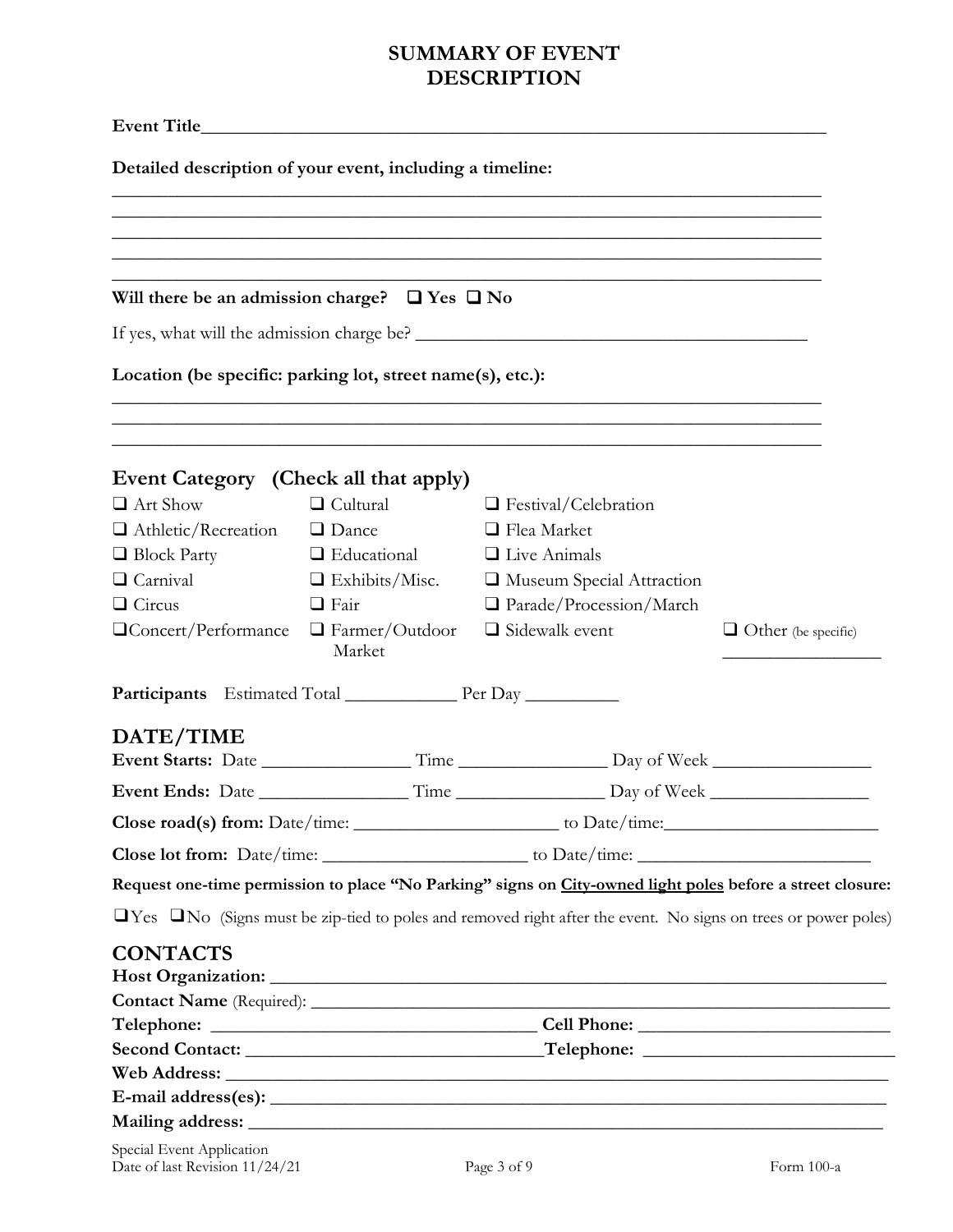$Yes \Box No \Box Is this an annual event?$ 

|  | <b>Yes</b> $\Box$ <b>No</b> $\Box$ Do you anticipate this to be an annual event? |
|--|----------------------------------------------------------------------------------|
|  | How many years have you been holding this event?                                 |
|  | Previous Location(s) __                                                          |
|  | Contact Number:                                                                  |

### **ORGANIZATION STATUS/PROCEEDS/REPORTING**

| <b>Yes</b> $\Box$ <b>No</b> $\Box$ Is the Host Organization a commercial entity? |  |
|----------------------------------------------------------------------------------|--|
|----------------------------------------------------------------------------------|--|

**Yes**  $\Box$  **No**  $\Box$  Is the Host Organization a bona fide tax exempt, nonprofit entity? If yes, you must attach a copy of your IRS 501(C) tax exemption letter providing proof and certifying your current tax exempt, nonprofit status to your application.

|  | <b>Yes</b> $\Box$ <b>No</b> $\Box$ Will there be vendors at the event (be sure to submit Form 100-d)? |
|--|-------------------------------------------------------------------------------------------------------|
|  | If yes, what fees will you charge the vendors?                                                        |

You will be required to provide a list with the name of each vendor and contact information for the vendor no later than 48 hours prior to the start of the event (Form 100-d). This information shall be provided to the Administration office (Room 205).

Vendors who will be serving food or beverages will be required to provide Certificates of Insurance naming the City as an additional named insured. Likewise, vendors providing activity items such as bounce houses, climbing walls and similar activities are also required to provide the City with a Certificate of Insurance.

You are encouraged to provide the vendor list and required Certificates of Insurance as early as possible. You can update the list up to 48 hours prior to the start of your event. A fee of \$5 per day per vendor will be assessed. Nonprofit vendors are exempt.

# **APPLICANT AND HOST ORGANIZATION INFORMATION**

A written communication from the Chief Officer of the Host Organization authorizing the applicant and/or professional event organizer to apply for this Special Event Permit on their behalf must be submitted with your permit application.

| Host Organization:                  |         |       |      |  |
|-------------------------------------|---------|-------|------|--|
| Chief Officer of Host Organization: |         |       |      |  |
| Applicant Name:                     |         |       |      |  |
| Address                             |         |       |      |  |
| City                                |         | State | 7.11 |  |
| Telephone Day                       | Evening | Fax   | .ell |  |

#### **SAFETY AND SECURITY PLAN**

**The safety and security of event participants, spectators and others is your paramount concern. Please provide a safety and security plan, which shall address the items described below. The plan should include specifics as to numbers and location of security personnel and traffic control.**

### **STREET CLOSURE INFORMATION**

Will your event require closing a public street or public parking lot?

| Public parking lot? Yes $\Box$ No $\Box$ Lot(s) |  |                                |
|-------------------------------------------------|--|--------------------------------|
| Public street(s)?                               |  | Yes $\Box$ No $\Box$ Street(s) |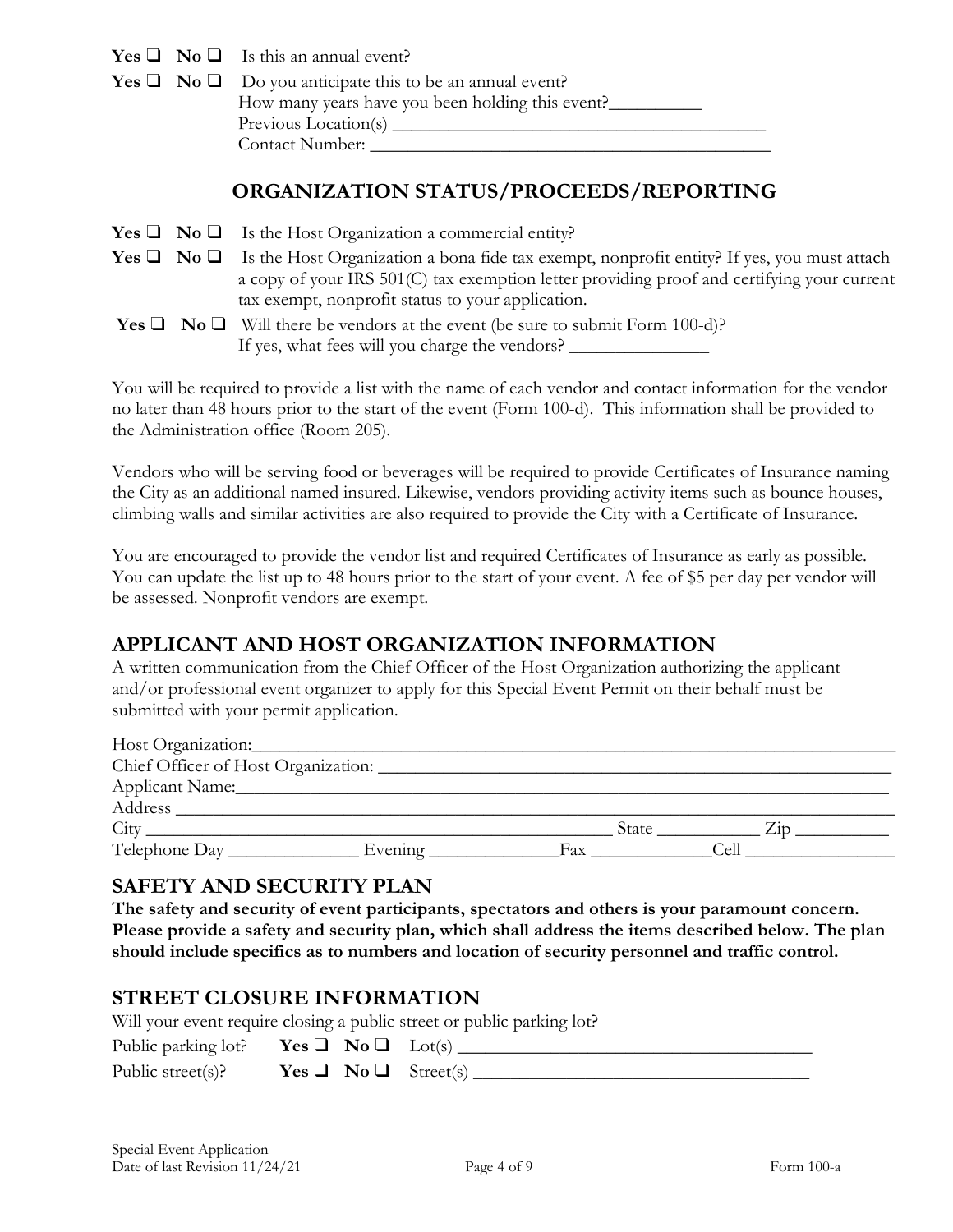### **SITE PLAN/ROUTE MAP**

Your **attached** event site plan/route map should include the information requested below. If an item does not apply to your event, please indicate so.

- **Yes** ❑ **No** ❑ An outline of the entire event venue including the names of all streets or areas that are part of the venue and the surrounding area. If the event involves a moving route of any kind, indicate the direction of travel and all street or lane closures. Include "Free Speech" area.
- **Yes** ❑ **No** ❑ The location of fencing, barriers and/or barricades. Indicate any removable fencing for emergency access. If available, the Streets Department will loan out barricades. Pick up and drop off times should be arranged at least one week prior to your event. Contact the Streets Department Superintendent at 541-450-6125.
- **Yes** ❑ **No** ❑ **Adequate number of garbage cans, recycle containers, parking, restroom/portatoilet facilities, and hadwash stations. Indicate a legend for the above items, how many and where they are to be placed. Also indicate adequate parking provisions and provisions for the cleanup and removal of the above items.**
- **Yes** ❑ **No** ❑ Other related event components not listed above.

#### **ENTERTAINMENT AND RELATED ACTIVITIES**

As an event organizer, you must be certain that all event-related activities comply with the local laws applicable to noise abatement. Please be aware that loud and unreasonable noise (including music) is a violation of law. Banners, pennants, flags, signs, streamers, inflatable displays and similar devices are also regulated by local ordinance.

The City reserves the right to impose reasonable conditions and restrictions upon events using sound amplification equipment, horns, sirens, or similar noise-making equipment or devices, including, without limitation, conditions and restrictions relating to noise levels, time of day, duration, and location relative to residential zones, hospitals, schools, churches, or assisted-living facilities.

**Yes**  $\Box$  **No**  $\Box$  Are there any musical entertainment features related to your event? If yes, provide an attachment listing all bands/performers, type of music, sound check and performance schedule.

**Yes** ❑ **No** ❑ Will sound amplification be used? If yes, start time \_\_\_\_\_\_\_\_\_\_\_\_\_\_\_\_\_\_\_\_\_\_\_\_\_\_\_\_\_\_ Finish time \_\_\_\_\_\_\_\_\_\_\_\_\_\_\_\_\_\_\_\_\_\_\_\_

What is the approximate distance between the amplified sound source and nearby residences?

In what location of the event will the amplified sound be allowed?

**Yes □ No □** Do you plan to have a dance component to either live or recorded music at your event? If yes, please describe:

\_\_\_\_\_\_\_\_\_\_\_\_\_\_\_\_\_\_\_\_\_\_\_\_\_\_\_\_\_\_\_\_\_\_\_\_\_\_\_\_\_\_\_\_\_\_\_\_\_\_\_\_\_\_\_\_\_\_\_\_\_\_\_\_\_\_\_\_\_\_\_\_\_\_\_\_\_\_\_\_\_\_\_\_

\_\_\_\_\_\_\_\_\_\_\_\_\_\_\_\_\_\_\_\_\_\_\_\_\_\_\_\_\_\_\_\_\_\_\_\_\_\_\_\_\_\_\_\_\_\_\_\_\_\_\_\_\_\_\_\_\_\_\_\_\_\_\_\_\_\_\_\_\_\_\_\_\_\_\_\_\_\_\_\_\_\_\_\_

\_\_\_\_\_\_\_\_\_\_\_\_\_\_\_\_\_\_\_\_\_\_\_\_\_\_\_\_\_\_\_\_\_\_\_\_\_\_\_\_\_\_\_\_\_\_\_\_\_\_\_\_\_\_\_\_\_\_\_\_\_\_\_\_\_\_\_\_\_\_\_\_\_\_\_\_\_\_\_\_\_\_\_\_ \_\_\_\_\_\_\_\_\_\_\_\_\_\_\_\_\_\_\_\_\_\_\_\_\_\_\_\_\_\_\_\_\_\_\_\_\_\_\_\_\_\_\_\_\_\_\_\_\_\_\_\_\_\_\_\_\_\_\_\_\_\_\_\_\_\_\_\_\_\_\_\_\_\_\_\_\_\_\_\_\_\_\_\_ \_\_\_\_\_\_\_\_\_\_\_\_\_\_\_\_\_\_\_\_\_\_\_\_\_\_\_\_\_\_\_\_\_\_\_\_\_\_\_\_\_\_\_\_\_\_\_\_\_\_\_\_\_\_\_\_\_\_\_\_\_\_\_\_\_\_\_\_\_\_\_\_\_\_\_\_\_\_\_\_\_\_\_\_

Please describe the sound equipment that will be used for your event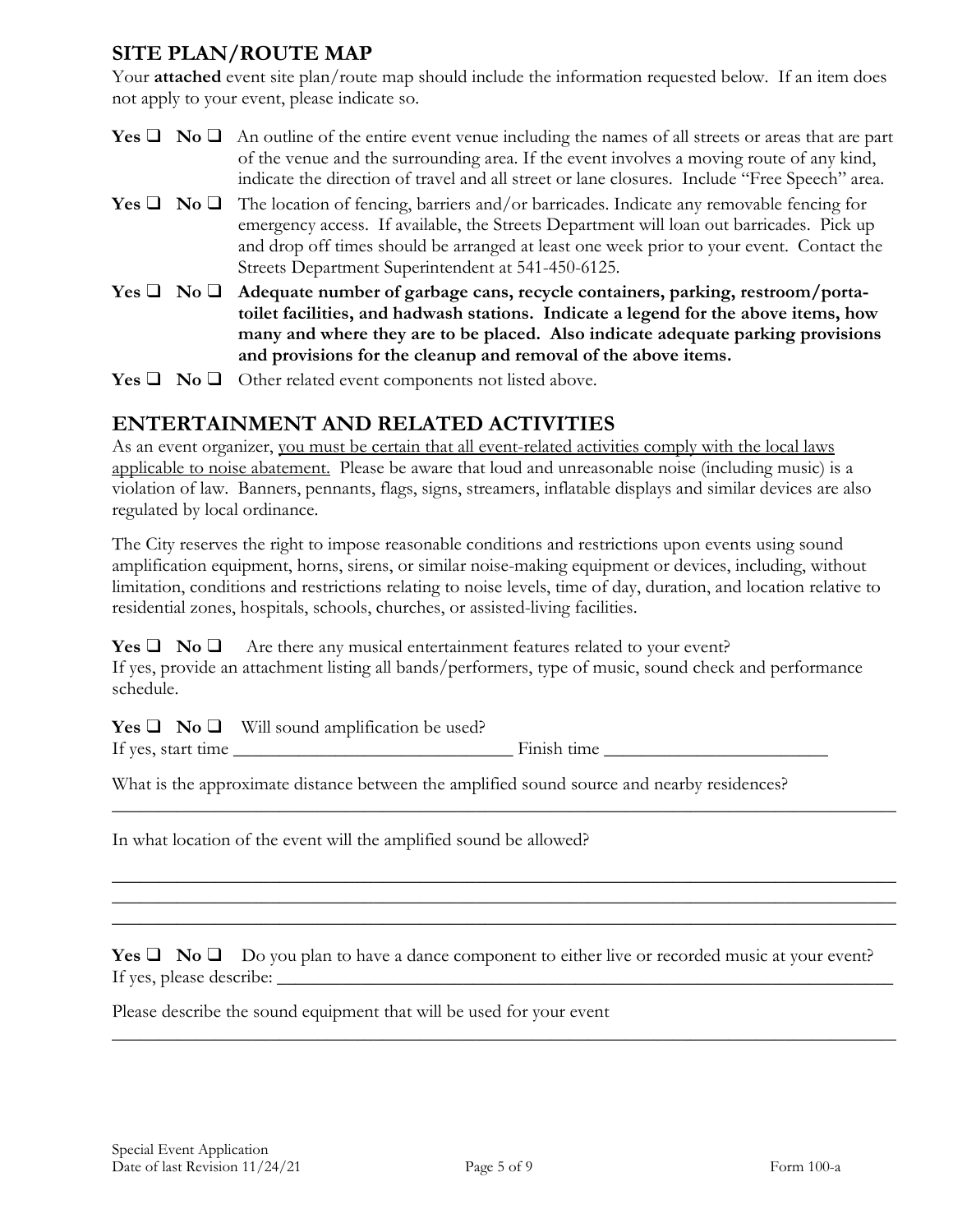**Yes □ No □** Will inflatables, hot air balloons, bounce houses, climbing walls or similar devices be used at your event? If yes, please describe:

\_\_\_\_\_\_\_\_\_\_\_\_\_\_\_\_\_\_\_\_\_\_\_\_\_\_\_\_\_\_\_\_\_\_\_\_\_\_\_\_\_\_\_\_\_\_\_\_\_\_\_\_\_\_\_\_\_\_\_\_\_\_\_\_\_\_\_\_\_\_\_\_\_\_\_\_\_\_\_\_\_\_\_\_ \_\_\_\_\_\_\_\_\_\_\_\_\_\_\_\_\_\_\_\_\_\_\_\_\_\_\_\_\_\_\_\_\_\_\_\_\_\_\_\_\_\_\_\_\_\_\_\_\_\_\_\_\_\_\_\_\_\_\_\_\_\_\_\_\_\_\_\_\_\_\_\_\_\_\_\_\_\_\_\_\_\_\_\_

Certificates of insurance may be required for bounce houses, climbing walls, hot air balloons and similar activities.

**Yes**  $\Box$  **<b>No**  $\Box$  Will your event be held during the evening hours?

**Yes** ❑ **No** ❑ Is lighting necessary? **Yes** ❑ **No** ❑ Is lighting provided?

**Yes** ❑ **No** ❑ Will you require electricity or water? If yes, describe your needs and sources for electrical power and water:

**Yes** ❑ **No** ❑ Does your event include the use of fireworks, rockets, lasers, or other pyrotechnics?

If yes, please describe:

Please be aware that the use of these items must be under the supervision of a licensed pyrotechnic and require a permit or approval from the Oregon State Fire Marshal. For more information, contact Fire Prevention at 541-450-6200.

**Yes** ❑ **No** ❑ Will your event include the use of any signs, banners, decorations, or lighting? If yes, please describe:

Please be aware that the use of any of these items may require additional permits.

### **SANITATION, TRASH REMOVAL AND HYGIENE PLAN**

Please describe your plan for providing that adequate restroom facilities, hand-washing stations, and trash collection and removal will be provided during your event. **\_\_\_\_\_\_\_\_\_\_\_\_\_\_\_\_\_\_\_\_\_\_\_\_\_\_\_\_\_\_\_\_\_\_\_\_\_\_**

**\_\_\_\_\_\_\_\_\_\_\_\_\_\_\_\_\_\_\_\_\_\_\_\_\_\_\_\_\_\_\_\_\_\_\_\_\_\_\_\_\_\_\_\_\_\_\_\_\_\_\_\_\_\_\_\_\_\_\_\_\_\_\_\_\_\_\_\_\_\_\_\_\_\_\_\_\_\_\_\_\_\_\_\_ Number of toilets available to the public:** Fixed: Portable: **Number of hand washing stations: \_\_\_\_\_\_\_\_\_\_\_\_\_\_\_\_\_\_\_\_\_\_\_\_\_\_\_\_\_\_\_\_\_\_\_\_\_\_\_ Number of trash cans and recycle bins: \_\_\_\_\_\_\_\_\_\_\_\_\_\_\_\_\_\_\_\_\_\_\_\_\_\_\_\_\_\_\_\_\_\_\_**

 $\overline{\phantom{a}}$  , and the contract of the contract of the contract of the contract of the contract of the contract of the contract of the contract of the contract of the contract of the contract of the contract of the contrac

**Yes** ❑ **No** ❑ Do your event plans include any casino games, bingo games, drawings or lottery opportunities? If yes, please describe

#### **MARKETING AND PUBLIC RELATIONS**

Please ensure that you have conditional approval of your event before you begin to promote market or advertise the event. If you plan to include radio, television or other product promotions within your event venue, it is important that you limit the placement and/or distribution of signs, stickers and other promotional items. Items of particular concern are those that may damage public and private property, violate city sign code ordinances, or which may be difficult to clean or remove from the venue.

**Yes**  $\Box$  **<b>No**  $\Box$  Is this event marketed, promoted, or advertised in any manner? If yes, please describe\_\_\_\_\_\_\_\_\_\_\_\_\_\_\_\_\_\_\_\_\_\_\_\_\_\_\_\_\_\_\_\_\_\_\_\_\_\_\_\_\_\_\_\_\_\_\_\_\_\_\_\_\_\_\_\_\_\_\_\_\_\_\_\_\_\_

**Yes**  $\Box$  **<b>No**  $\Box$  Will there be live media coverage during the event? If yes, please describe.

**Yes**  $\Box$  **<b>No**  $\Box$  Will media vehicles be parked within the event venue? If yes, please describe safety plan\_\_\_\_\_\_\_\_\_\_\_\_\_\_\_\_\_\_\_\_\_\_\_\_\_\_\_\_\_\_\_\_\_\_\_\_\_\_\_\_\_\_\_\_\_\_\_\_\_\_\_\_\_\_\_\_\_\_

\_\_\_\_\_\_\_\_\_\_\_\_\_\_\_\_\_\_\_\_\_\_\_\_\_\_\_\_\_\_\_\_\_\_\_\_\_\_\_\_\_\_\_\_\_\_\_\_\_\_\_\_\_\_\_\_\_\_\_\_\_\_\_\_\_\_\_\_\_\_\_\_\_\_\_\_\_\_\_\_\_\_\_\_ \_\_\_\_\_\_\_\_\_\_\_\_\_\_\_\_\_\_\_\_\_\_\_\_\_\_\_\_\_\_\_\_\_\_\_\_\_\_\_\_\_\_\_\_\_\_\_\_\_\_\_\_\_\_\_\_\_\_\_\_\_\_\_\_\_\_\_\_\_\_\_\_\_\_\_\_\_\_\_\_\_\_\_\_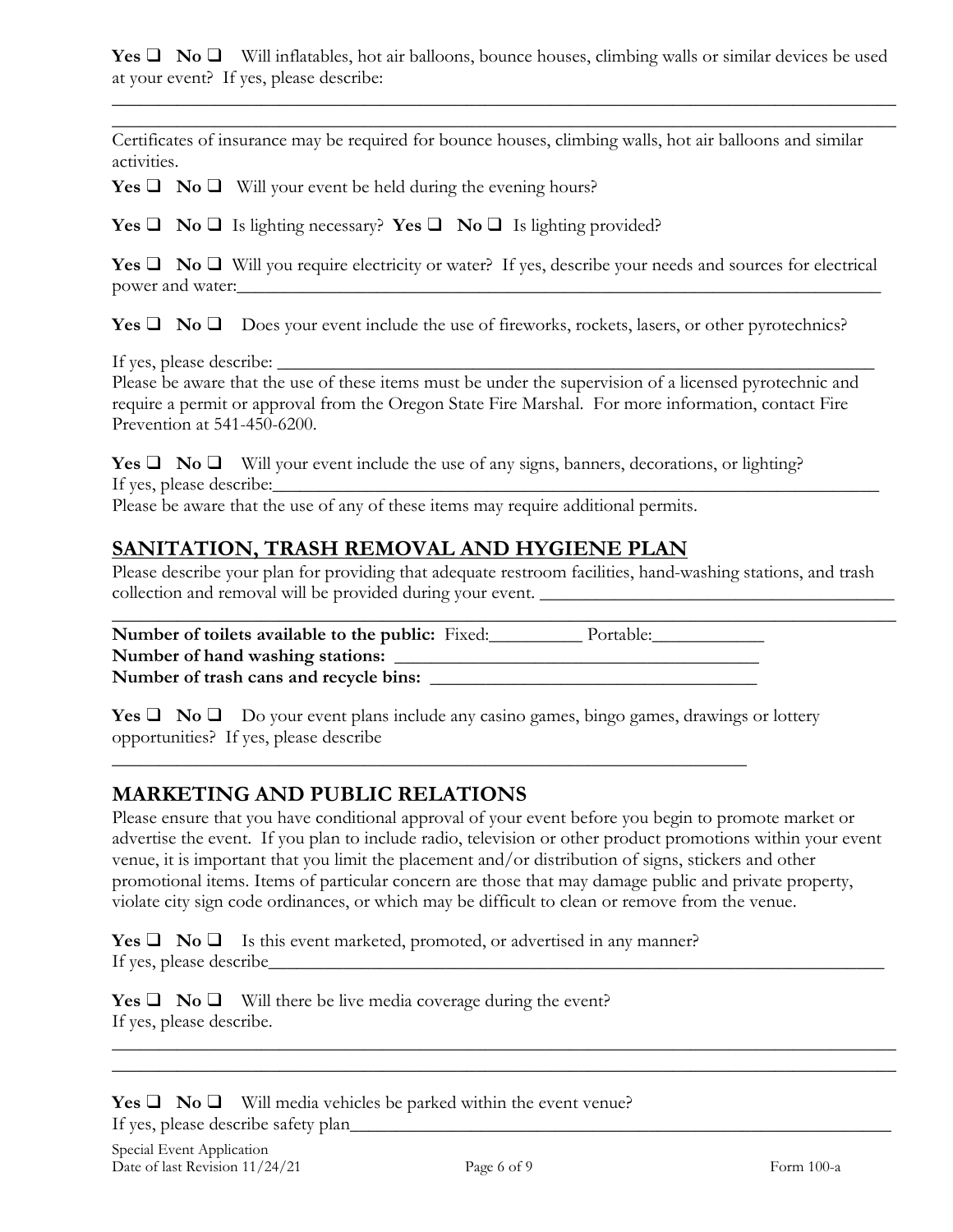**Yes**  $\Box$  **No**  $\Box$  Do you have a plan to control or limit the placement and/or distribution of promotional signage, stickers, and other items? If yes, please describe.

\_\_\_\_\_\_\_\_\_\_\_\_\_\_\_\_\_\_\_\_\_\_\_\_\_\_\_\_\_\_\_\_\_\_\_\_\_\_\_\_\_\_\_\_\_\_\_\_\_\_\_\_\_\_\_\_\_\_\_\_\_\_\_\_\_\_\_\_\_\_\_\_\_\_\_\_\_\_\_\_\_\_\_\_ \_\_\_\_\_\_\_\_\_\_\_\_\_\_\_\_\_\_\_\_\_\_\_\_\_\_\_\_\_\_\_\_\_\_\_\_\_\_\_\_\_\_\_\_\_\_\_\_\_\_\_\_\_\_\_\_\_\_\_\_\_\_\_\_\_\_\_\_\_\_\_\_\_\_\_\_\_\_\_\_\_\_\_\_

# **ALCOHOL**

If you plan to have sales and consumption of alcoholic beverages at your event, you will be required to obtain a permit from the State and City. Alcohol is permitted only under limited circumstances in City parks and must be approved by the City Council. For more information regarding alcohol permits and licenses, contact the Police Department at 541-450-6260.

**Yes**  $\Box$  **<b>No**  $\Box$  Does your event involve the use of alcoholic beverages?

If yes, please check all that apply:

- ❑ Free/Host Alcohol
- ❑ Alcohol Sales
- ❑ Host and Sale Alcohol
- ❑ Beer
- ❑ Beer and Wine
- ❑ Beer, Wine and Distilled Spirits

Certificates of insurance with Liquor Liability will be required from all alcohol vendors. Please describe your safety and security plan to ensure the safe sale or distribution of alcohol at your event.

\_\_\_\_\_\_\_\_\_\_\_\_\_\_\_\_\_\_\_\_\_\_\_\_\_\_\_\_\_\_\_\_\_\_\_\_\_\_\_\_\_\_\_\_\_\_\_\_\_\_\_\_\_\_\_\_\_\_\_\_\_\_\_\_\_\_\_\_\_\_\_\_\_\_\_\_\_\_\_\_\_\_\_\_ \_\_\_\_\_\_\_\_\_\_\_\_\_\_\_\_\_\_\_\_\_\_\_\_\_\_\_\_\_\_\_\_\_\_\_\_\_\_\_\_\_\_\_\_\_\_\_\_\_\_\_\_\_\_\_\_\_\_\_\_\_\_\_\_\_\_\_\_\_\_\_\_\_\_\_\_\_\_\_\_\_\_\_\_

#### **FOOD CONCESSIONS OR PREPARATION**

Food facilities and handling must meet state, county, and city laws and regulations. Food handler permits are provided by the County. For information regarding food handler permits, contact the Health Department at 541-474-5325.

\_\_\_\_\_\_\_\_\_\_\_\_\_\_\_\_\_\_\_\_\_\_\_\_\_\_\_\_\_\_\_\_\_\_\_\_\_\_\_\_\_\_\_\_\_\_\_\_\_\_\_\_\_\_\_\_\_\_\_\_\_\_\_\_\_\_\_\_\_\_\_\_\_\_\_\_\_\_\_\_\_\_\_\_ \_\_\_\_\_\_\_\_\_\_\_\_\_\_\_\_\_\_\_\_\_\_\_\_\_\_\_\_\_\_\_\_\_\_\_\_\_\_\_\_\_\_\_\_\_\_\_\_\_\_\_\_\_\_\_\_\_\_\_\_\_\_\_\_\_\_\_\_\_\_\_\_\_\_\_\_\_\_\_\_\_\_\_\_ \_\_\_\_\_\_\_\_\_\_\_\_\_\_\_\_\_\_\_\_\_\_\_\_\_\_\_\_\_\_\_\_\_\_\_\_\_\_\_\_\_\_\_\_\_\_\_\_\_\_\_\_\_\_\_\_\_\_\_\_\_\_\_\_\_\_\_\_\_\_\_\_\_\_\_\_\_\_\_\_\_\_\_\_

**Yes** ❑ **No** ❑ Does your event include food concession and/or preparation areas? If yes, please describe how food will be served and/or prepared. You will also need to fill out a Fire Prevention Permit Application if applicable.

**Yes** ❑ **No** ❑ Do you intend to cook food in the event area?

If yes, please specify method:

- ❑ Gas
- ❑ Electric
- ❑ Charcoal
- ❑ Other (specify)

#### Certificates of insurance will be required from all food vendors.

\_\_\_\_\_\_\_\_\_\_\_\_\_\_\_\_\_\_\_\_\_\_\_\_\_\_\_\_\_\_\_\_\_\_\_\_\_\_\_\_\_\_\_\_\_\_\_\_\_\_\_\_\_\_\_\_\_\_\_\_\_\_\_\_\_\_\_\_\_\_\_\_\_\_\_\_\_\_\_\_\_\_\_\_ \_\_\_\_\_\_\_\_\_\_\_\_\_\_\_\_\_\_\_\_\_\_\_\_\_\_\_\_\_\_\_\_\_\_\_\_\_\_\_\_\_\_\_\_\_\_\_\_\_\_\_\_\_\_\_\_\_\_\_\_\_\_\_\_\_\_\_\_\_\_\_\_\_\_\_\_\_\_\_\_\_\_\_\_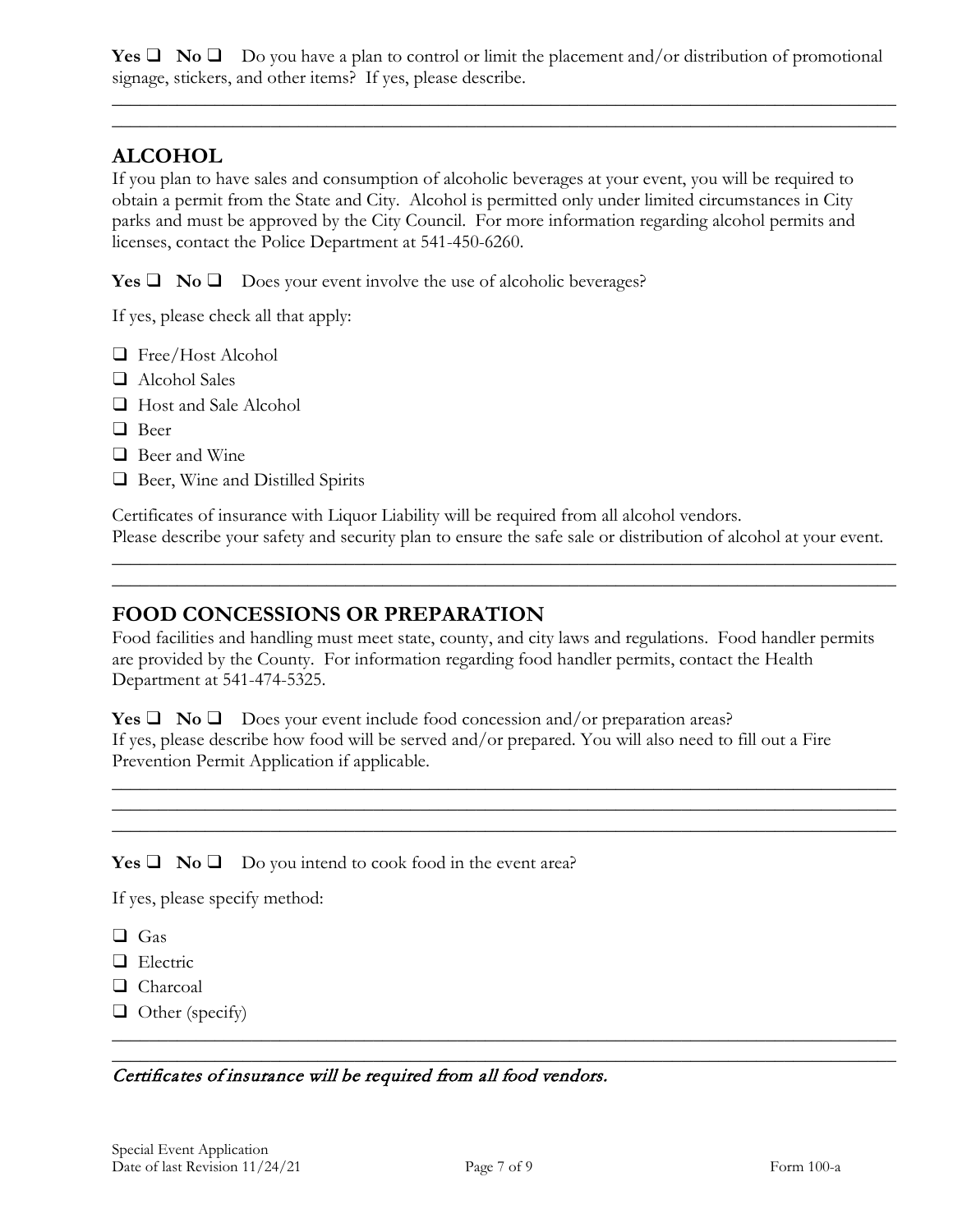# **MITIGATION OF IMPACT**

As an event organizer, you are required to develop mitigating measures to accommodate the negative impact your event may have on park landscapes, pedestrian and vehicular traffic, other users, adjoining property owners and neighbors that may be affected by your activities. Your plan should identify all mitigating measures which you intend to utilize to avoid or minimize the impacts your event will generate and which will provide a safe and secure environment.

The City requires that adjoining property owners, residents and businesses be notified at least one week prior to your event.

Off pavement driving is prohibited without prior written permission. Organizers will be liable for all damages caused by the event.

**Yes**  $\Box$  **No**  $\Box$  Have you met with the residents, businesses, places of worship, schools and other entities that may be directly impacted by your event? If yes, please attach a complete list of these entities. This list shall be provided prior to the issuance of your permit. If no, please explain.

\_\_\_\_\_\_\_\_\_\_\_\_\_\_\_\_\_\_\_\_\_\_\_\_\_\_\_\_\_\_\_**\_\_\_\_\_\_\_\_\_\_\_\_\_\_\_\_\_\_\_\_\_\_\_\_\_\_\_\_\_\_\_\_\_\_\_\_\_\_\_\_\_\_\_\_\_\_\_\_\_\_\_\_\_ \_\_\_\_\_\_\_\_\_\_\_\_\_\_\_\_\_\_\_\_\_\_\_\_\_\_\_\_\_\_\_\_\_\_\_\_\_\_\_\_\_\_\_\_\_\_\_\_\_\_\_\_\_\_\_\_\_\_\_\_\_\_\_\_\_\_\_\_\_\_\_\_\_\_\_\_\_\_\_\_\_\_\_\_**

**Yes** ❑ **No** ❑ Do you have a sample of any notice that you propose to distribute at least one week prior to your event? If yes, please attach. If no, please explain.

\_\_\_\_\_\_\_\_\_\_\_\_\_\_\_\_\_\_\_\_\_\_\_\_\_\_\_\_\_\_\_\_\_\_\_\_\_\_\_\_\_\_\_\_\_\_\_\_\_\_\_\_\_\_\_\_\_\_\_\_\_\_\_\_\_\_\_\_\_\_\_\_\_\_\_\_\_\_\_\_\_\_\_\_ \_\_\_\_\_\_\_\_\_\_\_\_\_\_\_\_\_\_\_\_\_\_\_\_\_\_\_\_\_\_\_\_\_\_\_\_\_\_\_\_\_\_\_\_\_\_\_\_\_\_\_\_\_\_\_\_\_\_\_\_\_\_\_\_\_\_\_\_\_\_\_\_\_\_\_\_\_\_\_\_\_\_\_\_

# **NEIGHBORHOOD BLOCK PARTY**

Applications shall be accompanied by the signed consents of 75 percent of the neighbors located adjacent to any portion of the roadway to be closed.

## **HOLD HARMLESS**

Applicant agrees to defend, pay, save and hold harmless the City, its officers and employees, from any and all claims or lawsuits for personal injury or property damage arising from or in any way connected to the special event, except any claims arising solely out of the negligent acts of the City, its officers and employees.

### **INSURANCE REQUIREMENTS**

Most special events will be required to provide evidence of insurance coverage. Please note insurance requirements depend upon the risk level of the event. If your event will include alcohol, liquor liability coverage must be included on your certificate of insurance.

Before final permit approval, you will need commercial general liability insurance that names as Additional Insured, the "City of Grants Pass, its officers, employees, and agents" and any other public entities (e.g. County, etc.) impacted by your event. Insurance coverage must be maintained for the duration of the event including setup and dismantle dates.

An original Certificate of Insurance in the amount satisfactory to the City must be received by the City of Grants Pass prior to the issuance of your Special Event Permit. Mail to: City of Grants Pass Administration, 101 N.W. A Street, Grants Pass, OR 97526. Certificates of insurance from food and beverage concessionaires/vendors and vendors providing such things as bounce houses, climbing walls and similar activities will also be required.

| Name of Insurance Agency: |       |  |
|---------------------------|-------|--|
| Address:                  |       |  |
| City                      | State |  |